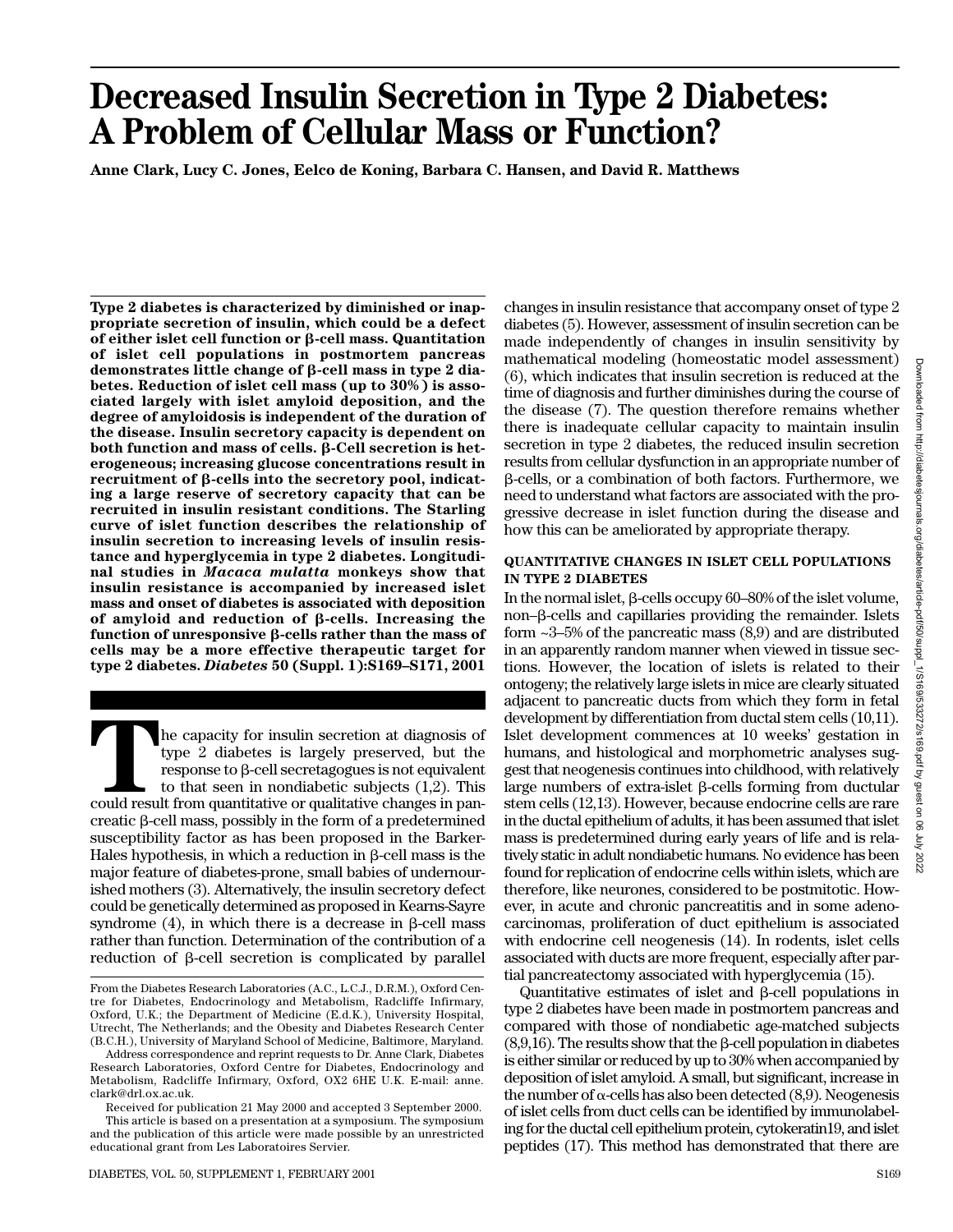

**FIG. 1. Islet and ductular β-cells in pancreatic sections of type 2 diabetic and nondiabetic subjects. Postmortem pancreatic tissue from nine type 2 diabetic and nine nondiabetic subjects of similar ages was labeled by immunohistochemistry for insulin and for the duct marker cytokeratin19. Areas of labeled cells within the islet and associated with ducts were determined by semiquantitative morphometry (IBAS, Kontron, Germany), and the mean area density was deter**mined. Although there was no significant difference in the islet β-cell area density/exocrine tissue, the area density of ductular **ß-cells** was significantly increased  $(1 \times 10^{-2} \text{ in the diabetic subjects and } 0.06 \times 10^{-2} \text{ m}$ in the nondiabetic subjects),  $P = 0.002$ .

many newly forming ductular  $\beta$ -cells in human fetal and neonatal pancreas, whereas the numbers decrease in adult pancreas (12,17). Studies in postmortem pancreas have shown a larger number of ductal cells that are insulin immunoreactive in type 2 diabetes compared with nondiabetic specimens (Fig. 1). This suggests that  $\beta$ -cell neogenesis is increased in type  $2$  diabetes. This increase could be caused by subclinical chronic pancreatitis, which is evident from the degree of fibrosis in these specimens (8), or by hyperglycemia. It is unclear if these newly formed islets enter into the secretory pool.

The small changes in  $\beta$ -cell population in type 2 diabetes (0–30%) are independent of the duration of diabetes (2–40 years) (8,9). It therefore seems likely that a large reduction in --cell mass is not the precipitating factor for onset of diabetes. A 95% partial pancreatectomy is required to induce hyperglycemia in rodents  $(18)$ , but a 50% reduction in  $\beta$ -cell mass induced by streptozotocin results in hyperglycemia in baboons (19). It is thus possible that in primates (including humans) physiological insulin secretion requires a larger population of --cells than in rodents and that relatively small changes in the --cell population can affect glucose homeostasis.

#### β-CELL DYSFUNCTION RATHER THAN β-CELL LOSS

There is considerable evidence that the degree of insulin secretion, particularly in response to glucose, is not determined entirely by the absolute size of the  $\beta$ -cell population. Hyperinsulinemia associated with increased insulin resistance is thought to reflect increased secretory capacity from the same population of  $\beta$ -cells. The heterogeneity of secretory responses of  $\beta$ -cells is well recognized (20–22). In vitro, low concentrations of glucose (6–8 mmol/l) induce increased secretion from a small population of isolated  $\beta$ -cells, and increasing glucose concentration recruits more cells into the secretory pool and also augments secretion from the initially responsive cells (20,21). The reason for this differential sensitivity to glucose is unclear. It is possible that in vivo <50% of the total  $\beta$ -cell population are responsive to changes in glucose at any one time and that this redundancy creates a large reserve of secretory capacity that can be mobilized in insulin-



**FIG. 2. Cross-sectional data adapted from de Fronzo et al. (23).** demonstrating the Starling curve of β-cell function at different stages **of type 2 diabetes. Fasting insulin increases with increased insulin resistance. Once the peak of insulin secretion has been achieved, progressive decline in insulin secretory capacity is unlikely to be** reversed. This leads to eventual β-cell failure, which may be accom**panied by decreased β-cell mass and islet amyloidosis.** 

 $resistant$  conditions. The Starling curve of  $\beta$ -cell function describes how this process can progress to a pathological condition in type 2 diabetes but does not implicate anatomical gain or loss of  $\beta$ -cells until late in the disease process  $(23)$ (Fig. 2). The point at which the secretory capacity no longer remains flexible results in progression to diabetes but without a substantial change in  $\beta$ -cell mass, since no dramatic  $changes$  in  $\beta$ -cell number are seen in pancreatic tissue from type 2 diabetic subjects. However, in type 2 diabetes, it is pos $sible$  that the initial  $\beta$ -cell mass is not adequate to compensate for the required changes in insulin secretory capacity. Conditions shown to reduce islet development include mitochondrial mutations in humans (4) and environmental factors such as poor nutrition in utero in animal models (24).

#### -**-CELL MASS, ISLET AMYLOID, AND DIABETES IN HUMANS AND ANIMAL MODELS OF DIABETES**

Deposition of amyloid formed from islet amyloid polypeptide is a characteristic feature of islets in type 2 diabetes. Amyloid deposits have been identified in at least one islet in histological sections of postmortem pancreas in up to 96% of patients with type 2 diabetes (25). Islet amyloid deposition is a progressive process, and the degree of islet amyloidosis is associated with more severe deterioration in islet function, as shown by the requirement for insulin therapy in humans (26,27). In monkeys, deposition of amyloid fibrils results in replacement of --cells (Fig. 3) (28). *Macaca mulatta* monkeys fed ad libitum develop a syndrome of diabetes associated with obesity, insulin  $resistance$ , and  $\beta$ -cell failure as seen in humans (29). Fasting plasma insulin was determined from 6–8 monkeys at different stages of the diabetic syndrome; this was compared with the density of  $\beta$ -cells and islet amyloid in postmortem specimens of pancreas taken from 25 animals at different stages (29). The relationship between the secretory activity and the pancreatic cellular density was determined by comparing the longitudinal and cross-sectional data (Fig. 3). Increased insulin secretion in